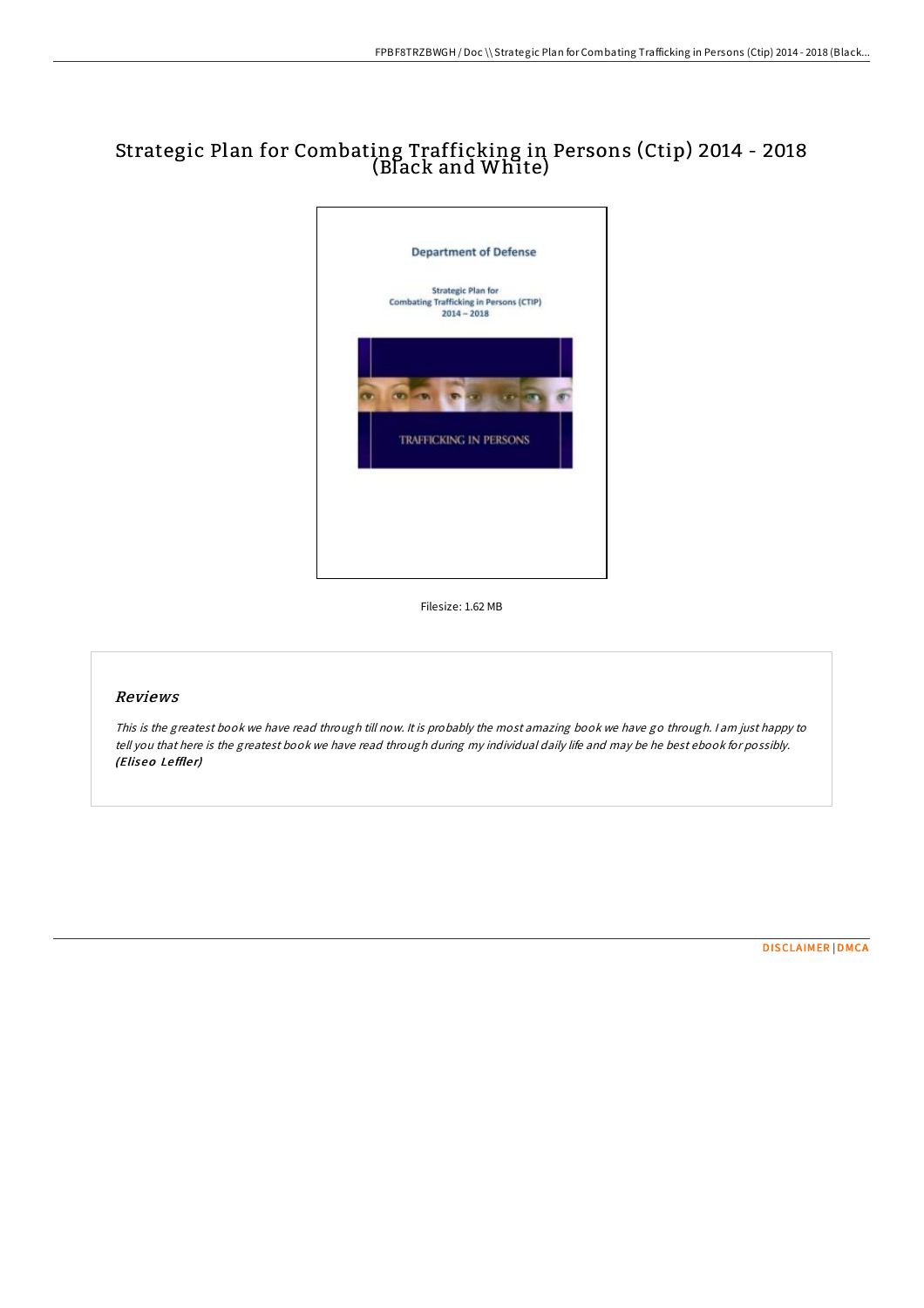# STRATEGIC PLAN FOR COMBATING TRAFFICKING IN PERSONS (CTIP) 2014 - 2018 (BLACK AND WHITE)



Createspace, United States, 2015. Paperback. Book Condition: New. 279 x 216 mm. Language: English . Brand New Book \*\*\*\*\* Print on Demand \*\*\*\*\*.More than 20 million men, women, and children throughout the world are victims of trafficking in persons. The U.S. Government (USG), which maintains a zero-tolerance policy for government employees and contractors engaging in trafficking in persons, views human trafficking as a serious human rights abuse which is modern-day slavery. DoD policy centers on deterrence of any activities of Service members, civilian employees, indirect hires, contractor personnel, and command-sponsored dependents that facilitate or support trafficking in persons in both domestic and overseas environments. This includes activities such as enabling prostitution or patronizing a prostitute, even though such activities may be legal within a host nation. In the last ten years, a number of trafficking in persons allegations occurred in conjunction with contracting and subcontracting services tied to overseas contingency operations. In response, President Obama issued EO 13627, Strengthening Protections Against Trafficking in Persons in Federal Contracts, which calls for stronger prohibitions on contractor engagement in human trafficking-related activities, new tailored compliance measures particularly in at-risk industries and sectors, and additional training in support of monitoring, identification, and compliance efforts. The USG recognizes the need to further strengthen barriers and monitoring to ensure such aEronts to human dignity are not committed in association with government activities. The Department is dedicated to eliminating human trafficking not only because it is a crime against humanity, but also because it disrupts the stability of U.S. national security interests at home and abroad. Left unchecked, human trafficking fuels organized crime and other illegal activity that disrupts democratic transitions and intensifies conflict. This DoD Strategic Plan for Combating Trafficking in Persons provides a vision and mission for the Department in its collective effort to eliminate...

B Read Strategic Plan for Combating [Trafficking](http://almighty24.tech/strategic-plan-for-combating-trafficking-in-pers.html) in Persons (Ctip) 2014 - 2018 (Black and White) Online  $\blacksquare$ Download PDF Strategic Plan for Combating [Trafficking](http://almighty24.tech/strategic-plan-for-combating-trafficking-in-pers.html) in Persons (Ctip) 2014 - 2018 (Black and White)